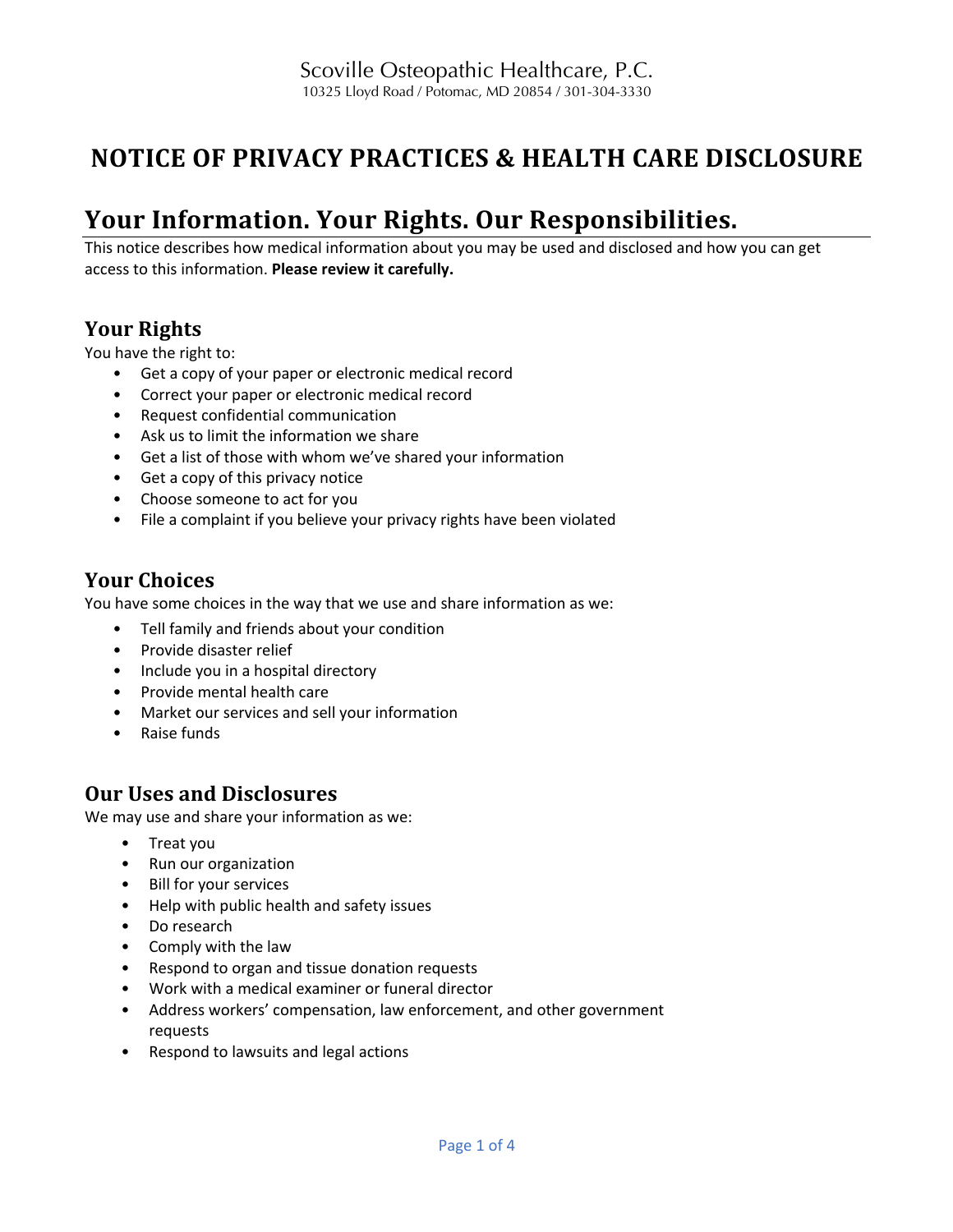## **Your Rights**

**When it comes to your health information, you have certain rights.** This section explains your rights and some of our responsibilities to help you.

#### **Get an electronic or paper copy of your medical record**

- You can ask to see or get an electronic or paper copy of your medical record and other health information we have about you. Ask us how to do this.
- We will provide a copy or a summary of your health information, usually within 30 days of your request. We may charge a reasonable, cost-based fee.

#### **Ask us to correct your medical record**

- You can ask us to correct health information about you that you think is incorrect or incomplete. Ask us how to do this.
- We may say "no" to your request, but we'll tell you why in writing within 60 days.

#### **Request confidential communications**

- You can ask us to contact you in a specific way (for example, home or office phone) or to send mail to a different address.
- We will say "yes" to all reasonable requests.

#### **Ask us to limit what we use or share**

- You can ask us not to use or share certain health information for treatment, payment, or our operations. We are not required to agree to your request, and we may say "no" if it would affect your care.
- If you pay for a service or health care item out-of-pocket in full, you can ask us not to share that information for the purpose of payment or our operations with your health insurer. We will say "yes" unless a law requires us to share that information.

#### **Get a list of those with whom we've shared information**

- You can ask for a list (accounting) of the times we've shared your health information for six years prior to the date you ask, who we shared it with, and why.
- We will include all the disclosures except for those about treatment, payment, and health care operations, and certain other disclosures (such as any you asked us to make). We'll provide one accounting a year for free but will charge a reasonable, cost-based fee if you ask for another one within 12 months.

#### **Get a copy of this privacy notice**

You can ask for a paper copy of this notice at any time, even if you have agreed to receive the notice electronically. We will provide you with a paper copy promptly.

#### **Choose someone to act for you**

- If you have given someone medical power of attorney or if someone is your legal guardian, that person can exercise your rights and make choices about your health information.
- We will make sure the person has this authority and can act for you before we take any action.

#### **File a complaint if you feel your rights are violated**

- You can complain if you feel we have violated your rights by contacting us using the information on page 1.
- You can file a complaint with the U.S. Department of Health and Human Services Office for Civil Rights by sending a letter to 200 Independence Avenue, S.W., Washington, D.C. 20201, calling 1-877-696-6775, or visiting **www.hhs.gov/ocr/privacy/hipaa/complaints/.**
- We will not retaliate against you for filing a complaint.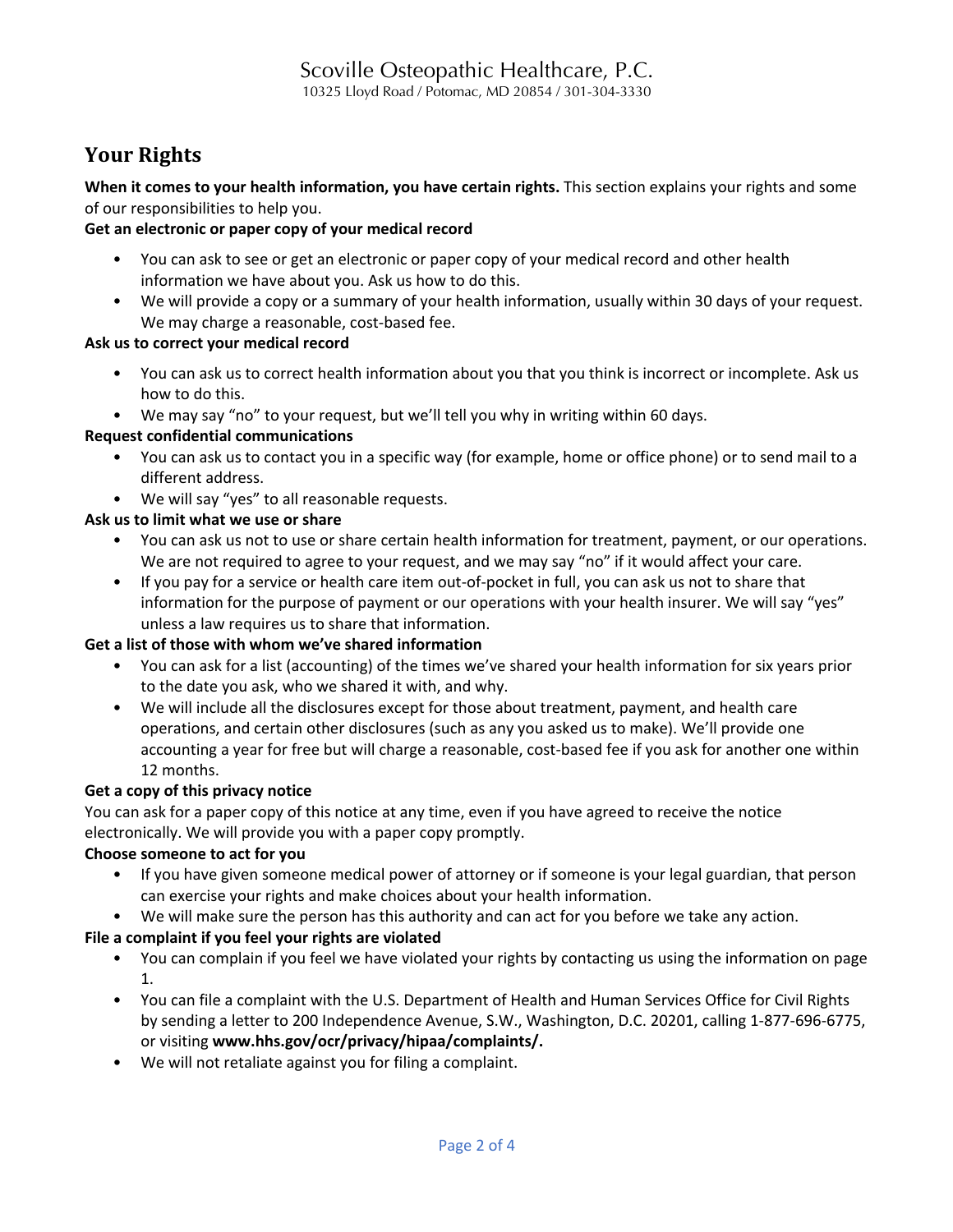## **Your Choices**

**For certain health information, you can tell us your choices about what we share.** If you have a clear preference for how we share your information in the situations described below, talk to us. Tell us what you want us to do, and we will follow your instructions.

In these cases, you have both the right and choice to tell us to:

- Share information with your family, close friends, or others involved in your care
- Share information in a disaster relief situation
- Include your information in a hospital directory

*If you are not able to tell us your preference, for example if you are unconscious, we may go ahead and share your information if we believe it is in your best interest. We may also share your information when needed to lessen a serious and imminent threat to health or safety.*

In these cases, we never share your information unless you give us written permission:

- Marketing purposes
- Sale of your information
- Most sharing of psychotherapy notes

In the case of fundraising:

• We may contact you for fundraising efforts, but you can tell us not to contact you again.

## **Our Uses and Disclosures**

### How do we typically use or share your health information?

We typically use or share your health information in the following ways.

#### **Treat you**

We can use your health information and share it with other professionals who are treating you. *Example: A doctor treating you for an injury asks another doctor about your overall health condition.*

#### **Run our organization**

We can use and share your health information to run our practice, improve your care, and contact you when necessary.

*Example: We use health information about you to manage your treatment and services.* 

#### **Bill for your services**

We can use and share your health information to bill and get payment from health plans or other entities. *Example: We give information about you to your health insurance plan so it will pay for your services.* 

### How else can we use or share your health information?

We are allowed or required to share your information in other ways – usually in ways that contribute to the public good, such as public health and research. We have to meet many conditions in the law before we can share your information for these purposes. For more information see:

www.hhs.gov/ocr/privacy/hipaa/understanding/consumers/index.html**.**